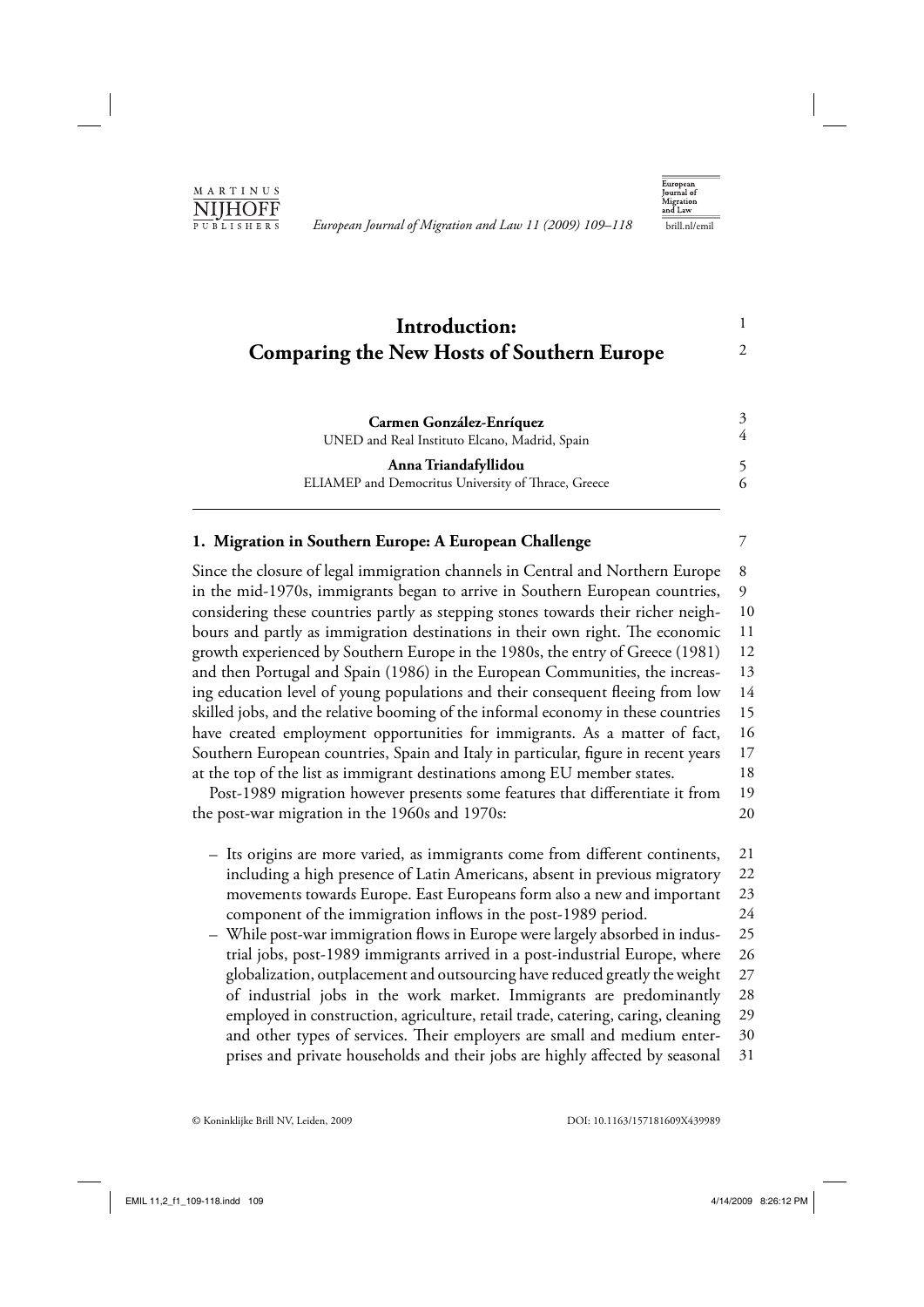# *C. González-Enríquez, A. Triandafyllidou /*  110 *European Journal of Migration and Law 11 (2009) 109–118*

changes. Moreover, small size companies and households face bigger

difficulties to anticipate or plan their labour needs. – Contrary to the European immigration experience of the 1960s, immigration arrived to Southern Europe since the 1980s was neither mediated nor planned by receiving States. The legal and political reaction of Southern European countries in front of the phenomenon has been shaped by both external (EU pressure to deal effectively with irregular migration particularly since these countries entered the Schengen no-internal-border zone) and internal factors (caught unprepared to deal with massive immigration, southern European countries dealt with immigration though piecemeal measures initially). 2 3 4 5 6 7 8 9 10 11

The uncoupling of North and South European migration phases has caused political conflicts, as the second were receiving (and absorbing) large inflows of economic immigrants while most of the first tried to avoid economic immigration. In addition, during this last decade, security aspects in the emerging common European immigration policy were reinforced as a response to international terrorism. This pre-eminence of security over demographic or economic issues has widened the distance between North and South on this realm, as the second was frequently perceived as too permissive and hence counteracting the tightening of immigration policy in the North. In this context of increased fear towards irregular migration and increasingly restrictive (even if difficult to implement) migration control policies, this special issue seeks to provide for a better understanding of the migration challenges that the southern European countries have been facing and the ways they have tried to deal with them. 12 13 14 15 16 17 18 19 20 21 22 23 24

The main aim of this special issue is to analyse the development and implementation of migration management and control policies in the four southern European countries (Greece, Italy, Portugal and Spain). In particular, we shall address the socio-political context within which these migration policies were formulated and seek to understand better the link between control and management policies. We shall investigate the social and political forces that have influenced in each country the making of migration policies, with special reference to public opinion, media, political parties, trade unions and employers' associations. 25 26 27 28 29 30 31 32

#### **2. Comparing the New Hosts of Southern Europe** 33

Until a couple of decades ago, Southern European countries (Greece, Italy, Portugal and Spain) have been migration senders rather than hosts. Emigration, however, nearly came to a halt in the mid to late 1970s after the tightening up of migration regimes in Northern Europe. A positive net migration rate was regis-34 35 36 37

tered in Greece and Italy during the 1970s and in Spain and Portugal in the early 38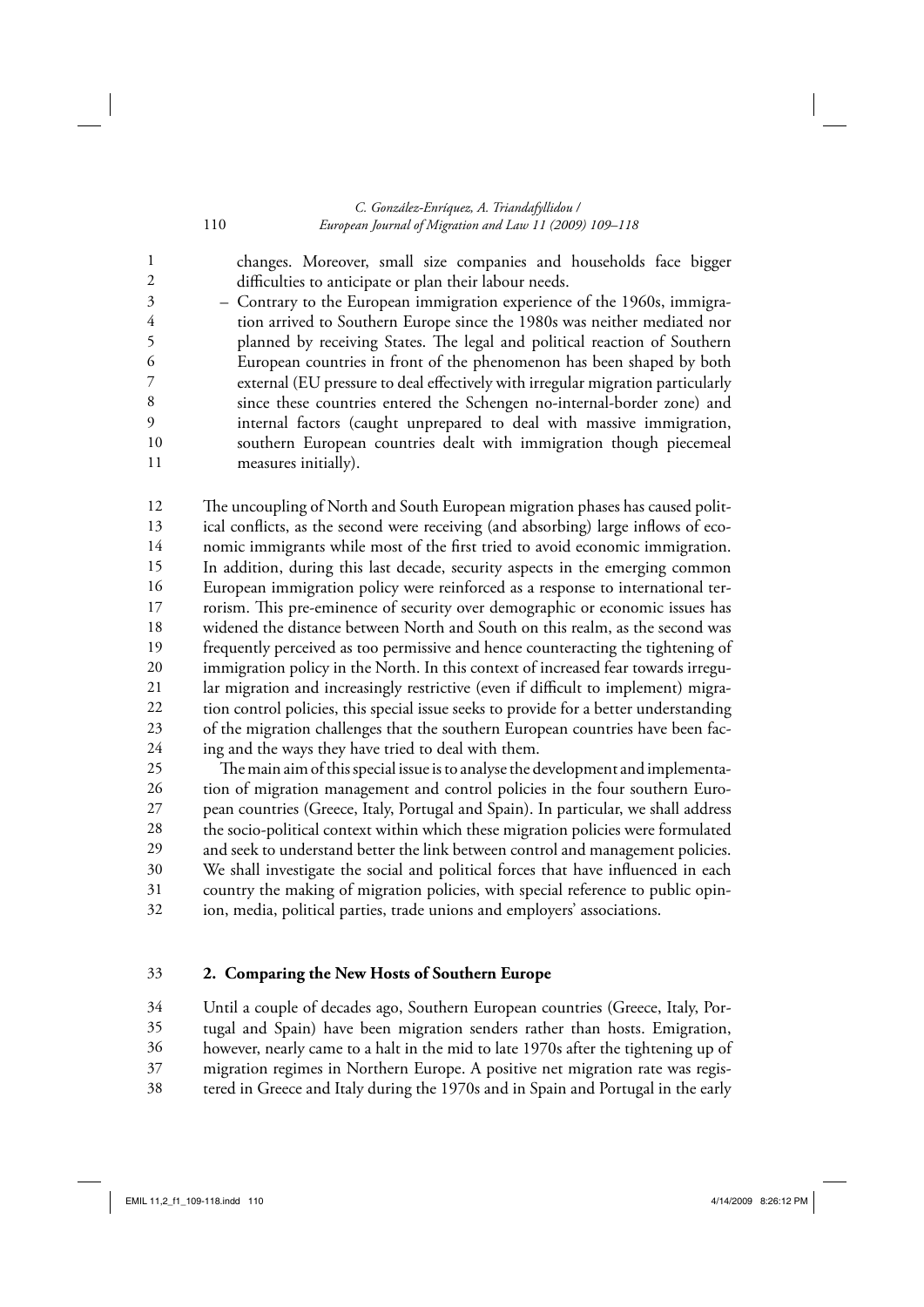#### *C. González-Enríquez, A. Triandafyllidou / European Journal of Migration and Law 11 (2009) 109–118* 111

1980s. Initially this immigration was to an extent return migration of former citizens and their descendants that had previously emigrated to South America, North America, Australia, other European countries or also in the case of Portugal to former Portuguese colonies in sub Saharan Africa. In all four countries immigration flows were related both to their own economic and political development and democratic consolidation but also to the geopolitical changes of 1989 in Central and Eastern Europe and the opening up of the borders of the former Communist countries. 1 2 3 4 5 6 7 8

There are a number of features that the four countries share apart from their rather sudden conversion from emigration to immigration societies.

First, these countries form the southern frontier of the European Union, three of which border the Mediterranean and geographic regions with a high potential for emigration. The economic differences between the northern and southern shores of the Mediterranean are large: the per capita income in Spain, for instance, is thirteen times that of Morocco. Compared with that, the difference between the USA and Mexico per capita income is much smaller (six times). Probably only the difference between the two Koreas is larger. Immigrants are attracted however not only by higher incomes, but also by other social goods, such as peace, freedom and human security. Greece particularly but also Spain and Italy, have an extensive and not easy to control coastline with several small islands that provide for 'stepping stones' in the journey of irregular migrants into the southern European countries and potentially into other EU countries. Furthermore, tourism is one of the most important economic sectors in Southern Europe, and efforts devoted to improve the borders control to avoid irregular migration can hinder the tourist movement. At the same time, overstaying tourist visas is the most important source of irregular immigration. 11 12 13 14 15 16 17 18 19 20 21 22 23 24 25 26

Second, all four countries are characterised by segmented labour markets. With the exception of northern Italy and some Spanish regions, Southern European countries suffer by rather weak and structurally imbalanced economies. Domestic unemployment exists side by side with the employment (formal or irregular) of hundreds of thousands of migrant workers in the low pay and low status sectors of the labour market. Industry is rather weak (again with the exception of northern Italy and some Spanish regions) and migrants are absorbed in sectors like agriculture, construction, tourism, trade, catering and private care services, notably all labour-intensive sectors where informal employment is rife. 27 28 29 30 31 32 33 34 35

In striking difference with Central and Northern European countries that try to attract highly qualified immigration and avoid or diminish the non-qualified one, Southern European countries have implicitly bet on low skilled immigrants to maintain low productivity economic sectors. Thousands of business which previously were based on intensive family work or on the hiring of low skilled local workers, be in the retail trade, agriculture or catering, would have disappeared since the improvement of level of education and labour options for local 36 37 38 39 40 41 42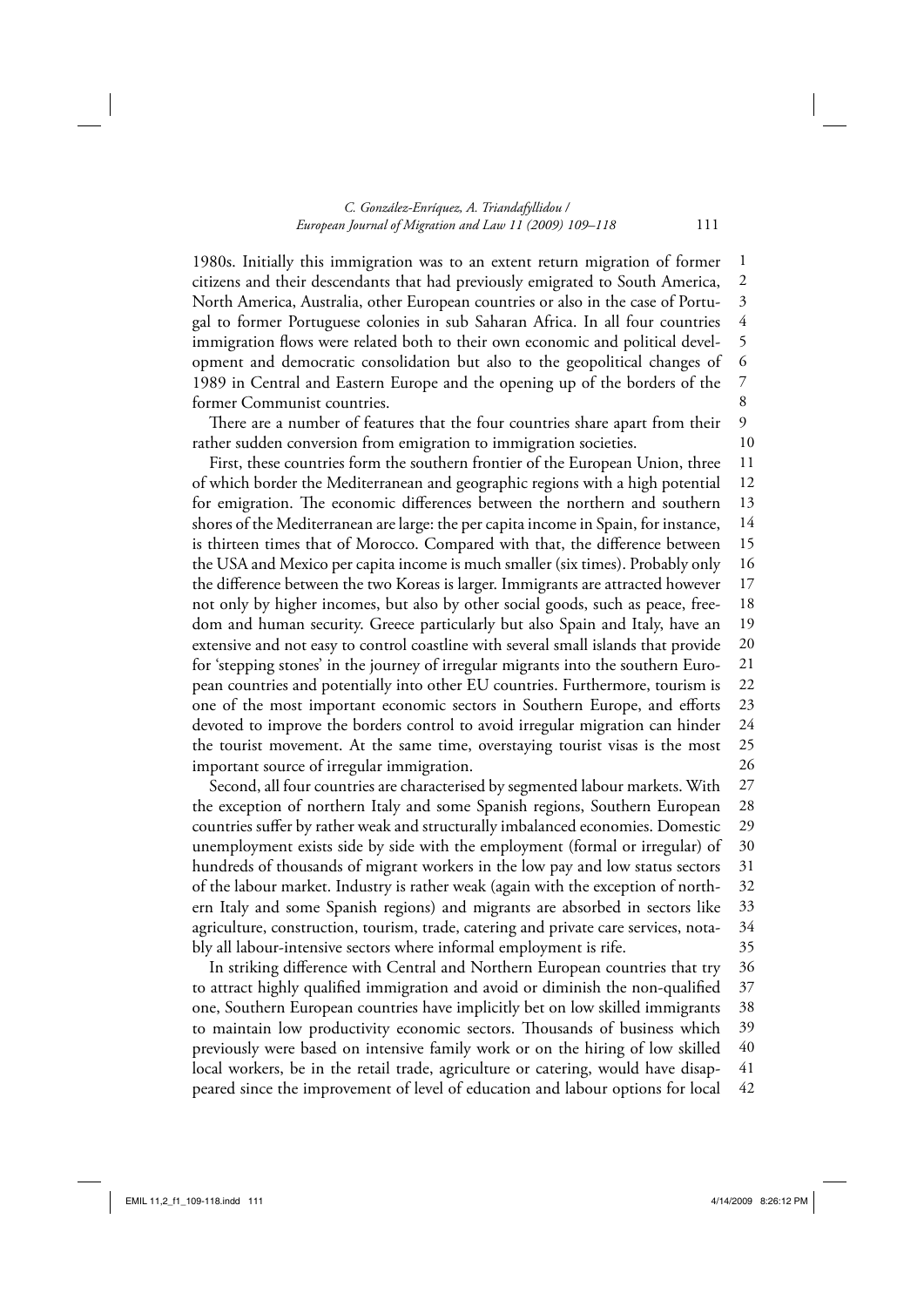# *C. González-Enríquez, A. Triandafyllidou /*  112 *European Journal of Migration and Law 11 (2009) 109–118*

younger generations had led them out of these sectors, where employers have found in immigration the only source of available workforce.

Southern economies have thus maintained labour markets where three D jobs continue to amount to a great portion of job offers, while Northern European countries have reduced them to a much smaller size. A good example of this difference is the domestic sector (caring and cleaning jobs within private households). In Southern Europe in the past the sector was fed with unqualified women, mostly rural, whose only job opportunity was this one. Many of them worked as live-in domestic servants under labour conditions that could be seen as a form of modern slavery. The offer of young girls or women from rural areas for this type of domestic jobs had almost disappeared since the 1980s, as a consequence of the increasing level of education of younger generations, especially women, and the overall economic growth experienced in Southern Europe in the last decades. However, the arrival of immigrant women willing to accept any kind of work, again put this service, at the disposal of the broader middle class, while the price paid for it declined markedly. Migrant women came to occupy both live-in and live-out types of jobs in the cleaning and caring sector in private households. This in turn allowed middle class women to take up jobs outside the home while immigrant maids were left in charge of young children, elderly parents and general household chores. In several northern European countries, it was welfare state services, such as public kindergartens for all, welfare homes for the elderly, longer maternity leaves and other types of infrastructure that created the conditions necessary for women's participation in the labour market. In Southern European countries, where such welfare provisions were largely insufficient, migrant women helped ease the tensions on double-career families and allowed women to work outside the home. 3 4 5 6 7 8 9 10 11 12 13 14 15 16 17 18 19 20 21 22 23 24 25 26

Third, all four countries lacked a legal framework and previous administrative experience for managing migration. Although they all developed migration laws and regularly reformed them, these laws had important shortcomings and were usually unrealistic. Thus all four countries applied repeated regularisation programmes to address the existence of large numbers of undocumented migrants who lived and worked in their territories while none of them adopted a proactive migration man agement policy opening up viable channels for legal migration that would respond both to the need for migrant labour and to the pressures of incoming flows. In fact, regularisations became all over the area the most important management policy while annual labour quotas (issued per sector of the labour market and sometimes for specific nationalities) have not been shown to affect in any significant way this situation. In one case for instance (in Italy in 2006) the programmed annual quota of 170,000 new workers was extended to 550,000 to cover for the 500,000 applications submitted by workers who were actually not entering but already residing and working in the country, transforming thus the quota system to an ad hoc regularisation. 27 28 29 30 31 32 33 34 35 36 37 38 39 40 41 42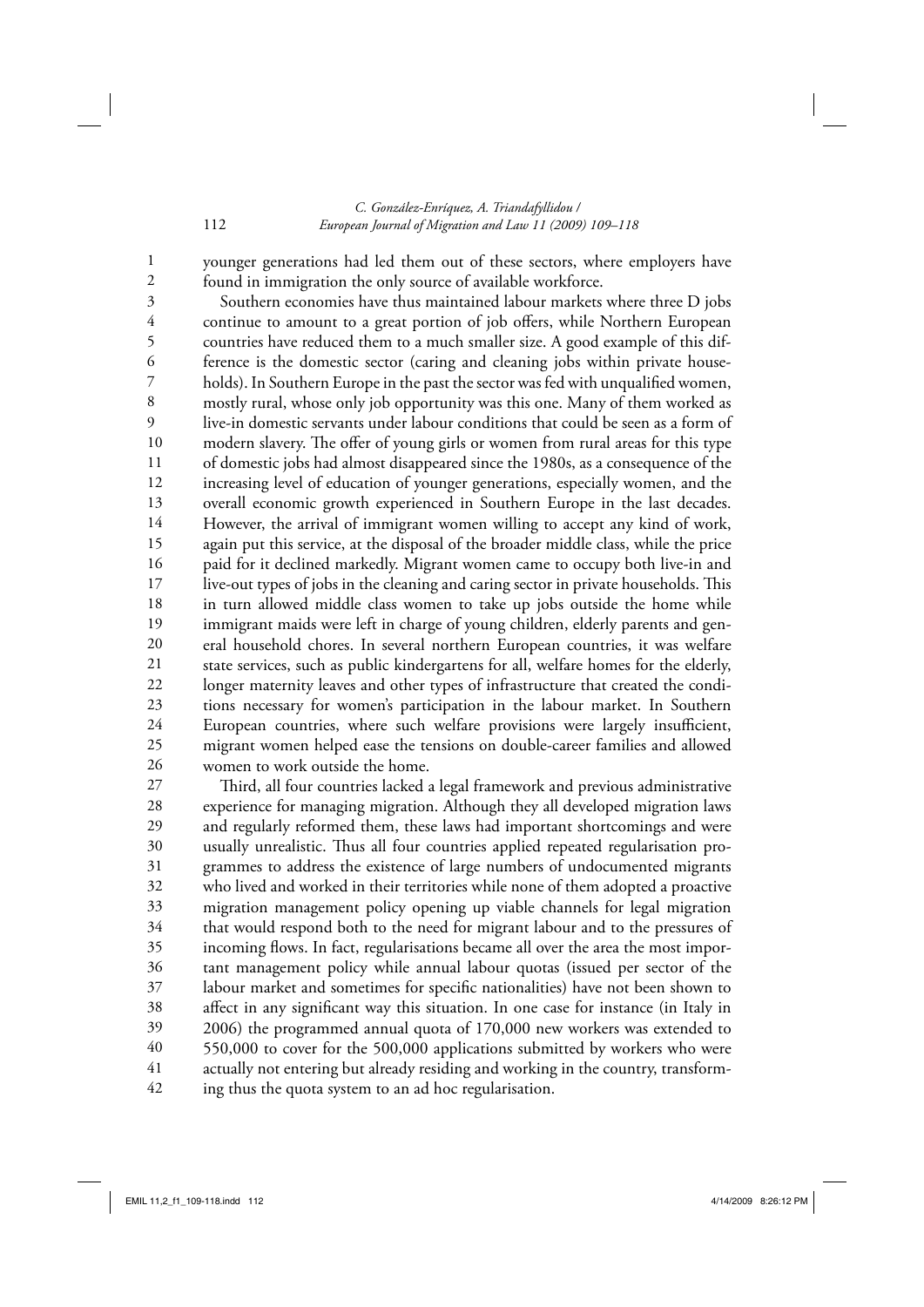#### *C. González-Enríquez, A. Triandafyllidou / European Journal of Migration and Law 11 (2009) 109–118* 113

Fourth, in the wider Southern European region, national political culture is marked by mistrust towards the state and clientelistic, party-political networks play an im portant part in political life, especially at the local level. In short, in Southern Europe there are important pre-modern features that shape the workings of their modern bureaucracies. These features acquire particular importance in the field of migration and migration policy implementation as migrants are particularly vulnerable subjects in their dealings with public administration. Thus, migration laws have often proven to be simply not working. Bureaucratic hurdles, delays, inaccuracies, lack of information and guidance and requirements that were impossible to fulfil have troubled the development of migration and migration policy in all four countries. 1 2 3 4 5 6 7 8 9 10 11

On the other hand, local societies are overall rather tolerant to irregular migration status and informal work conditions. Thus, irregular migrants are not stigmatised by local societies because of their being undocumented. The combination of unrealistic laws, with ineffective bureaucracies and societies tolerant to illegality has produced an interesting mix of persistent illegality or semi-legality, individual/family-based integration in local contexts and perpetuation of informal working conditions. 12 13 14 15 16 17 18

Fifth, the scarcity of public resources devoted to manage immigration is another common feature in Southern Europe and explains much of the resulting irregularity. None of these States has developed a proactive policy to attract the immigrants they could need, nor did they define which kind of immigration they need. The measures taken on this realm (as annual quotas) have been always so obviously unrealistic; their numbers so small in comparison with the real inflows of migrants, that one can clearly infer that governments have opted for accepting irregular immigration while paying lip service to the fight against irregularity. The lack of financial investment in personnel and organizational resources that could provide accurate and up to date in formation on labour market needs, help issue and renew permits swiftly, cooperate with countries of origin and overall the enforcement policies and practices put in place (border and internal controls, police detention centres, repatriations), have generated a highly chaotic process for dealing with immigration, which in turn has provoked domestic and international dissatisfaction. 19 20 21 22 23 24 25 26 27 28 29 30 31 32 33

Sixth, main political parties have shown in all four countries extensive overlaps and continuities in their policies, balancing between restrictive and integration policies, in spite of their rhetoric differences. Both left and right governing parties have promoted regularisations and both have, at some moment, retreated to restrictive policies. The differences between governmental policies in the same country usually has more to do with changing circumstances and with the learning factor, than with ideological or preference differences. In Portugal and Greece, immigration does not even constitute an important issue or cleavage in political life. In Italy and Spain, where immigration has occupied in different moments a 34 35 36 37 38 39 40 41 42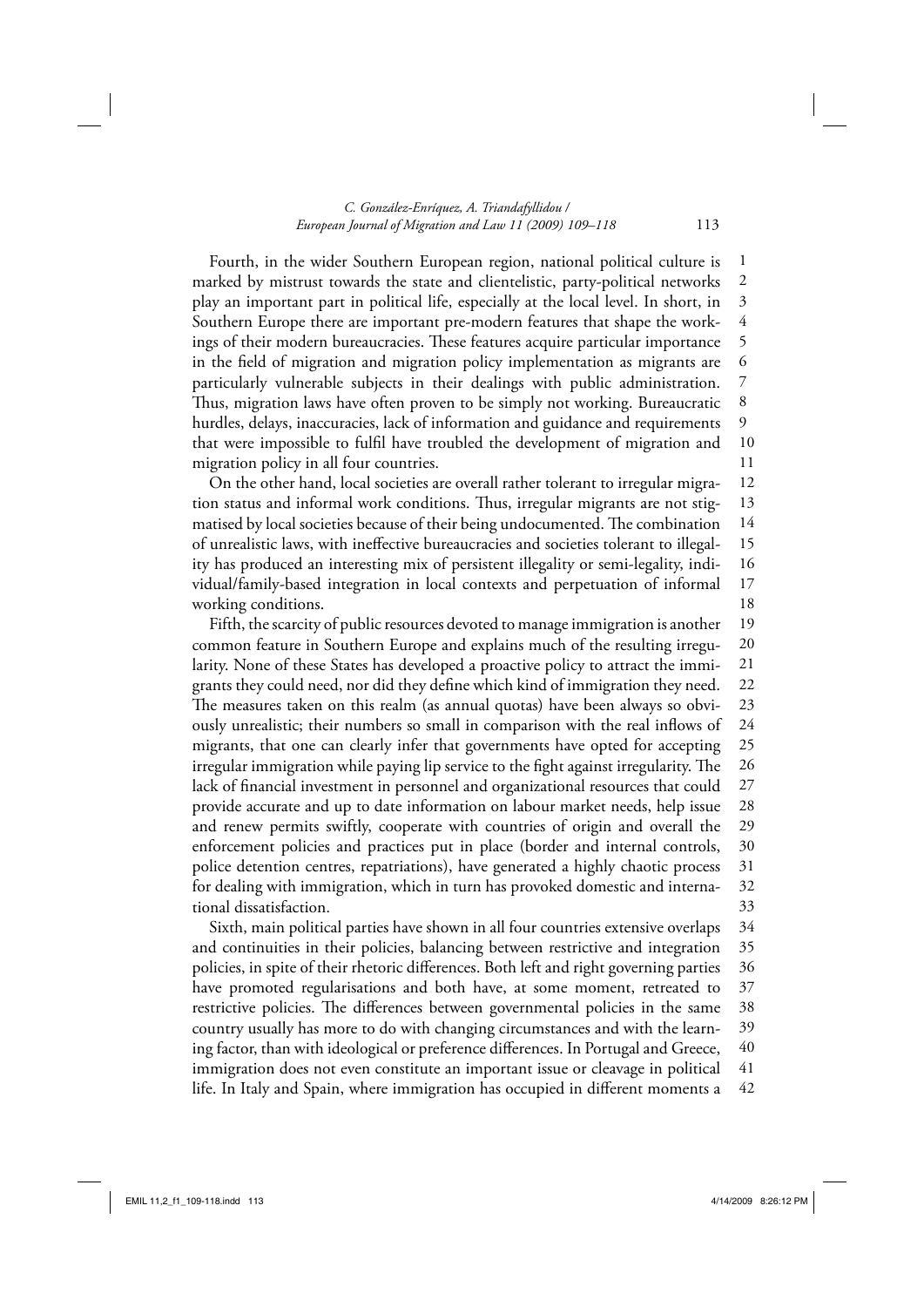### *C. González-Enríquez, A. Triandafyllidou /*  114 *European Journal of Migration and Law 11 (2009) 109–118*

key role in electoral competition, opposition parties tend to underline their disagreement with governmental migration policies, stressing ideological differences, while their practices when governing are not so different.

Seventh, trade unions have adopted in the four countries a cooperative and positive position towards immigration, supporting regularisations and denouncing the use of irregular migrants to undermine salaries and work conditions. This broadly positive attitude towards immigrants can be explained by ideological as well as interest elements. The solidarity approach to immigration has prevailed among Southern European Trade Unions, mainly as a result of previous (and actually quite recent) experiences of emigration (in Portugal we may even refer to current experiences of emigration as this last has been increasing during the last few years). Trade Unions have also interests in guaranteeing immigrants the same rights as those for local workers, to avoid the formation of an offer of underprivileged workers that could damage salaries and create illegitimate competition in specific job sectors. Finally, as it happens all over Europe, trade unions are stronger in those sectors where immigrants are almost non-existent, as big industrial enterprises and the whole public sector, and this small presence or even absence from the sectors where im migrants concentrate makes trade unions less sensitive to the kind of frictions and competition – between local and immigrant workers – that appear in the lowest levels of job qualification. 4 5 6 7 8 9 10 11 12 13 14 15 16 17 18 19 20

Having noticed these similarities among the countries included in this special issue, it is worth noting an important difference related to the influx of religion on public opinion towards immigrants. Although in Southern Europe the services provided by immigrants have created a broad base of social support to immigration among middle classes, be it as employers, as flat owners rented by migrants or as users of services privately offered by business contracting immigrants, immigration has also given rise to negative views and feelings among low-skilled workers whose salaries and labour conditions have been affected by immigrant competition. Moreover, the lower socio-economic strata who reside in the same neighbourhoods as immigrants are negatively affected by immigration since the public services offered in these neighbourhoods have not received sufficient additional funding to compensate for the increase of the population they must attend to. These different social impacts of immigration form a base for diverging attitudes towards it, but not all ambiguities found in public opinion on this topic can be attributed to these objective impacts. Ideological and religious factors as nationalism or, on the other side, Catholicism, also play a key role. Catholicism has greatly influenced soft policies towards irregular immigrants in Italia, Spain and Portugal. In Italy, for example, Catholic deputies belonging to both the government and opposition parties stopped the government's proposal to increase the maximum period of detention for irregular stayers. In Spain, the Catholic Church and Catholic NGOs were particularly active in their defense of equal social rights for irregular or regular immigrants. In Portugal too, the Catholic Church has been a 21 22 23 24 25 26 27 28 29 30 31 32 33 34 35 36 37 38 39 40 41 42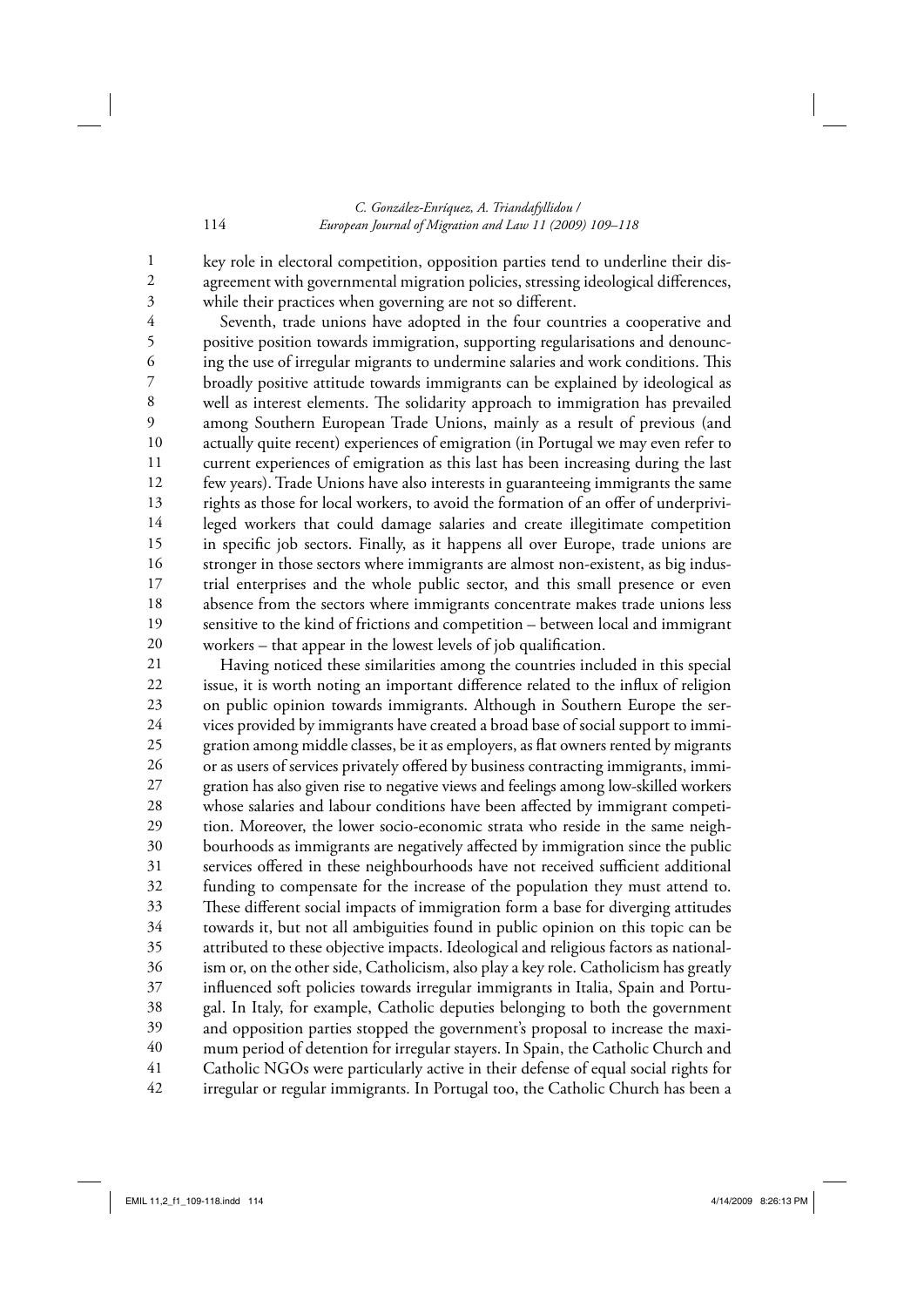prominent advocate of regularisations and the High Commissioners for Immigration and Ethnic Minorities have been always active Catholics, including a priest. The main Catholic NGO, Caritas, has been very influential in Spain and Italy, and Catholicism has inspired most of the solidarity-based approach towards immigrants, an influence that goes through party frontiers. The Orthodox Church, by contrast, has not played an important part in shaping the immigration policy in Greece, where it is the major and state religion. The Church has remained overall inactive on the topic. This inertia or implicit negative attitude towards immigration can be attributed to the very close ties between Orthodoxy and the Greek national identity, on the one hand, and by the lack of a strong missionary character of the Church in the Orthodox religious tradition, on the other. 1 2 3 4 5 6 7 8 9 10 11

# **3.** The Contents of this Issue

The articles that follow in this issue present four country cases (Greece, Italy, Portugal and Spain) outlining the main migration management and control challenges and policies in each country, the role of European Union, political parties, trade unions, churches and public opinion in shaping the policies and providing the context for their implementation. Last but not least, in each article we seek to assess the success or failure of the migration management policies and the ways in which they contribute to create order and disorder, legality and illegality in the current European context. 13 14 15 16 17 18 19 20

Claudia Finotelli and Giuseppe Sciortino in their article entitled *The importance of being Southern: The making of immigration policies in Italy*, focus on how being a 'new' immigration country in Southern Europe has influenced the making of Italian immigration policies in the last twenty years, stressing the ambiguous nature of Italian immigration policies. Italian governments had adopted a stop-and-contain attitude towards immigration, a price Italy had to pay for its European membership. The main efforts of the Italian government were thus concentrated on improving external controls. However, Italy did not deny the necessity of labour inflows and tried since the beginning to implement a quota system for the entry of labour migrants. Unfortunately, quotas always underestimated the necessity of the Italian economy and most of the procedures did not fit with the Italian policy-making and implementation infrastructure. In the Italian case, the difficulties in programming the new entries, weak internal controls as well as the attractiveness of the informal economy and the 'expansionist' outcomes of a common visa policy favoured the increase of irregular migration. In this context, regularizations of irregular migrants appeared as a very useful measure to re-establish the balance between market and state and to substitute a weak internal control system. Regularizations enjoyed a high acceptance because they were based on economic legitimisation, which was in line with the general 21 22 23 24 25 26 27 28 29 30 31 32 33 34 35 36 37 38 39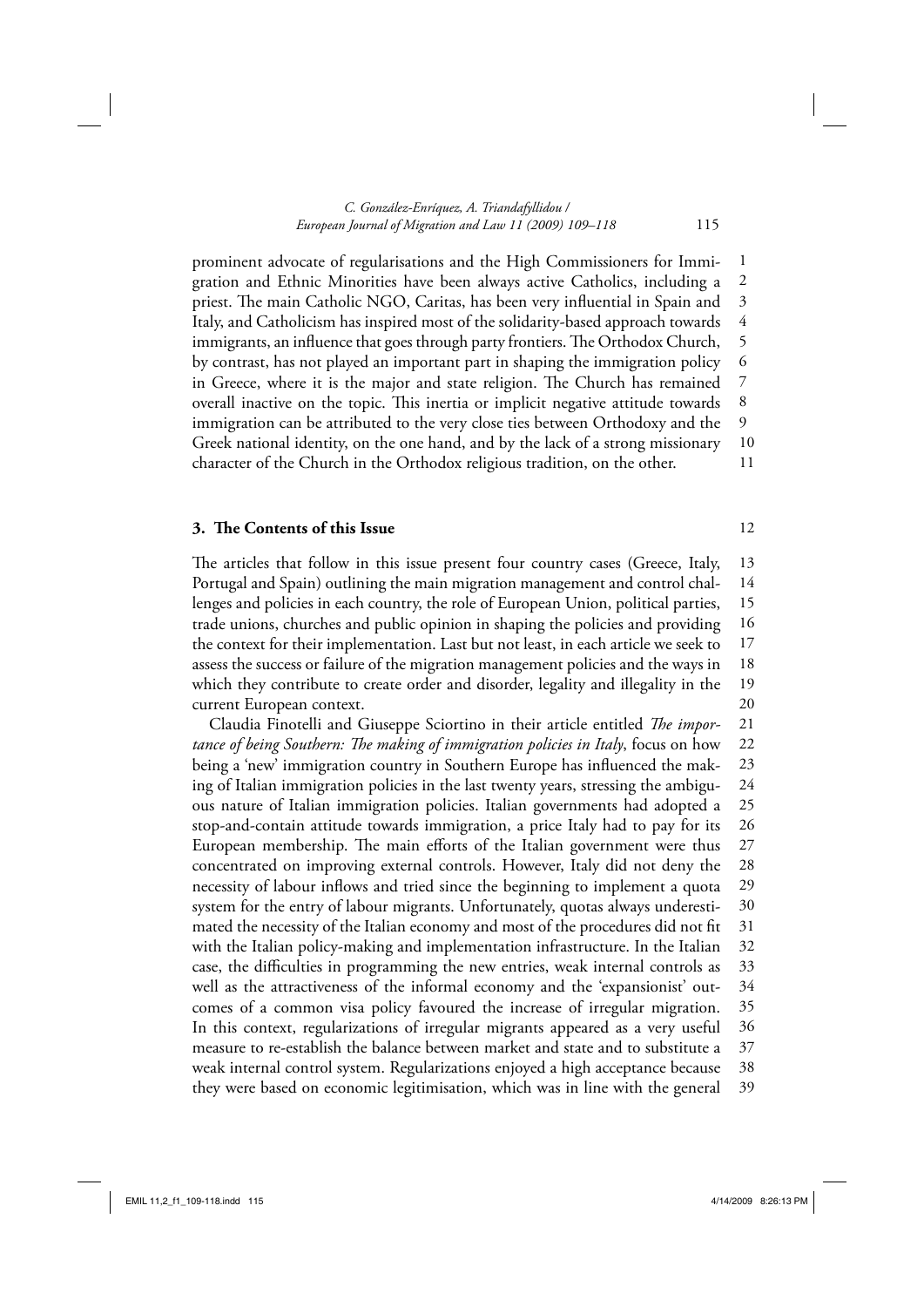#### *C. González-Enríquez, A. Triandafyllidou /*  116 *European Journal of Migration and Law 11 (2009) 109–118*

attitude of Italian citizens. Italians accept immigration as long as it provides economic benefits, while irregular migrants are perceived as criminals. Such twofold perception of immigration is reflected by the discourse of the main political parties, which defended the economic integration of immigrants on the one hand while turning the struggle against irregular migration and criminality into a major point of their political program on the other. In this respect, the security issue has become an important point of connection between right- and left-wing parties while the influence of trade unions on the course of Italian immigration policy has proved to be much more relevant than the harsh tones of xenophobic parties. 10

In her article *Spain, the cheap model. Irregularity and regularisation as immigration management policy*, Carmen González-Enríquez notes that Spain has received more than five million immigrants in the last eight years without developing a realistic migration management policy and accepting irregularity as a common feature of immigrants. The percentage of irregular immigration was above 40% during most of the decade and even amounted to 50% in 2003. According to Eurostat, since 2000 Spain has been the European country that received most immigrants yearly, a third of all those reaching the EU, although comparisons are difficult as Spain allows and promotes the registration of irregular immigrants. The Spanish attraction to immigrants was due not only to its economic growth and the existence of a strong and rather vibrant informal economy, but also to the Spaniards' relatively positive social attitudes towards immigrants, the traditional tolerance towards illegality embedded in South European political culture, and the granting of social rights for irregular immigrants. During these years the design of immigration policy has been governed by ambiguity, ambivalence, shifting priorities between control and integration and trust in the spontaneous adjustment between labour market demands and the arrival of immigrants, in a context of rapid economic growth mainly based in the construction sector and employment of immigrants in low qualified jobs either in the formal or informal economy: While declaring their desire to promote ordered immigration and to fight irregular arrivals, successive governments have in fact allowed irregular immigrants to arrive, specially from Latin America, find work and later regularise. The free access to medical care and to education for irregular immigrants has worked as a kind of compensation and as the main instrument of social integration. In short, a liberal, market approach dominated and gave priority to the demands of the job market over the ordering of the migratory flows. The adjustment could have been done in a more orderly fashion, which would have prevented much of the irregularity, but this would have been more costly: the State would have had to invest much more in its foreign services and in internal Labour Inspection and job market services in order to regulate the arrival of immigrants. Thus, 'extraordinary' regularizations have, de facto, become the main instrument of immigration management, and have turned into a 'cheap way' to 11 12 13 14 15 16 17 18 19 20 21 22 23 24 25 26 27 28 29 30 31 32 33 34 35 36 37 38 39 40 41 42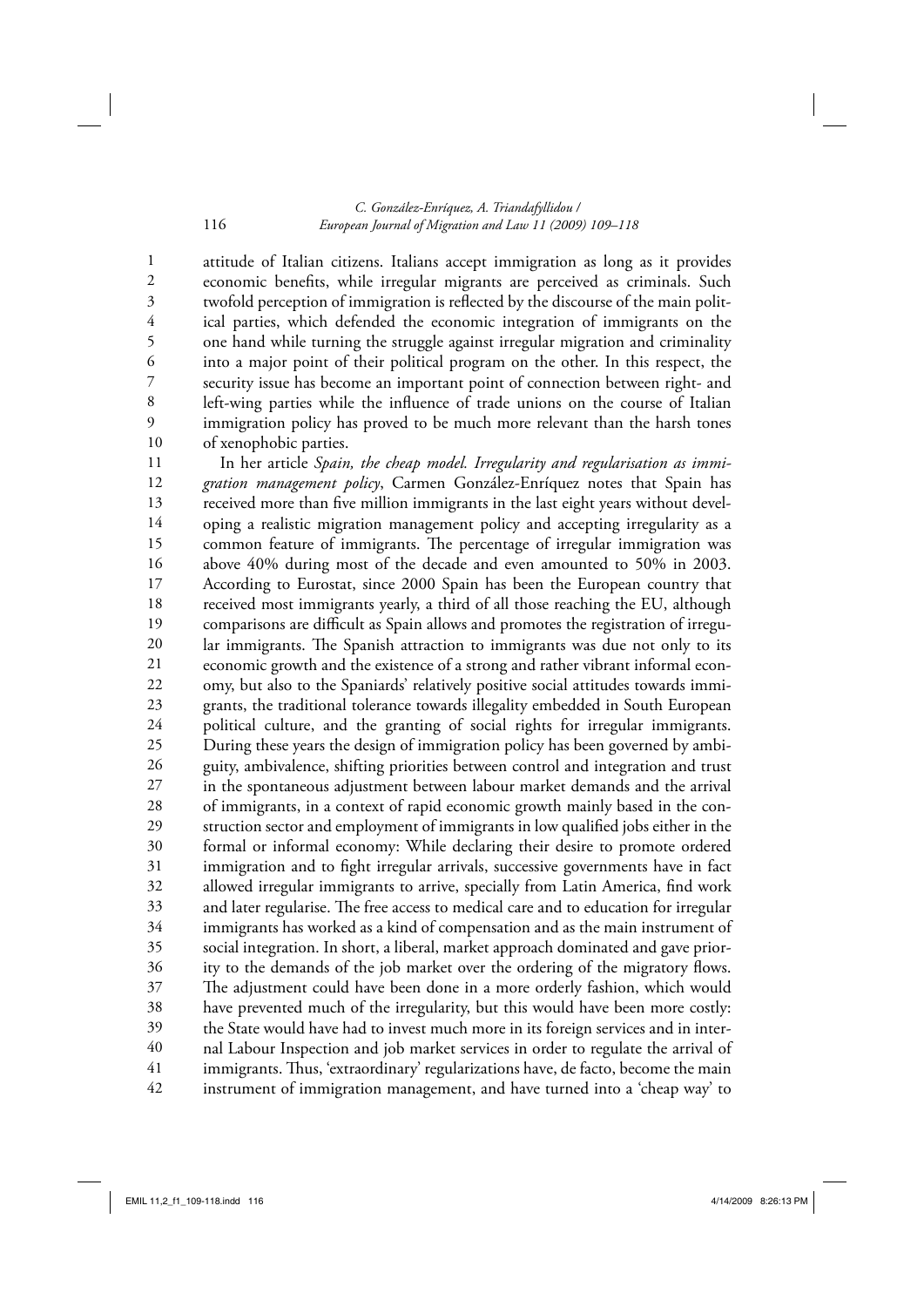# *C. González-Enríquez, A. Triandafyllidou / European Journal of Migration and Law 11 (2009) 109–118* 117

adapt labour market demands to foreign workforce supply, relying on the efficiency of the 'invisible hand of the market.'

The article on Greece entitled Greek Immigration Policy at the Turn of the *21st Century, Lack of Political Will or Purposeful Mismanagement*?, written by Anna Triandafyllidou, discusses the development of Greek immigration policy during the past 18 years. Starting with inflows of co-ethnics from the former Soviet Union during Perestrojka in the 1980s, Greece experienced massive immigration from the Balkan region (Albania in particular) and also from the wider Central and Eastern European region (Ukraine, Russia, Georgia, Bulgaria, Romania, Poland among others) during the 1990s. While there is no more massive immigration during this decade, inflow has continued not only from the countries mentioned above, but also from much more distant countries located in Southeast Asia (Bangladesh and Pakistan) and sub-Saharan Africa. 3 4 5 6 7 8 9 10 11 12 13

Greek governments and Greek public opinion were unprepared to deal with these flows when they started and it took ten years for a Greek immigration policy to take shape. The aim of this article is to present and critically discuss the development of Greek immigration policy from 1991 to the present with a view to identifying the main factors that have shaped it, paying special attention to the role of political parties, trade unions, civil society actors and of course the European context within which these policies were formed. The study distinguishes between two phases of policy development: the early phase spanning between 1991 and 2001 when piecemeal restrictive measures and mass deportations were the main policy instrument, and the second phase covering the period between 2001 and today when a comprehensive even if non particularly effective approach has developed. The main features of each law are presented and their impact on the management of immigration flows and on immigrant integration is discussed critically. Special attention is paid to explaining why these particular laws were voted, what was the rationale that motivated different Greek governments to uphold an inefficient and unrealistic policy for managing immigration and migrant integration. The concluding section argues that Greek migration policy has to date been shaped less by left and right wing ideologies or policy choices and more by a weird combination of nationalist ideology, lack of political will and free market *laissez faire* principles. 14 15 16 17 18 19 20 21 22 23 24 25 26 27 28 29 30 31 32 33

Last but not least, Catarina Sabino, Alexandre Abreu and João Peixoto, in their article on *Immigration policies in Portugal: Limits and compromise in the quest for regulation* argue that the making of policies of immigration control in Portugal has faced special difficulties due to the variations experienced in the balance between inflows and outflows of migration. Contrary to Spain, Greece and Italy, Portugal has experienced a continuing declining of immigration during this decade and a relevant emigration, due to the economic crisis it is suffering since 2002. Inflows have not been stable and its characteristics have varied while EU membership constrained some of the classical regulation mechanisms, 34 35 36 37 38 39 40 41 42